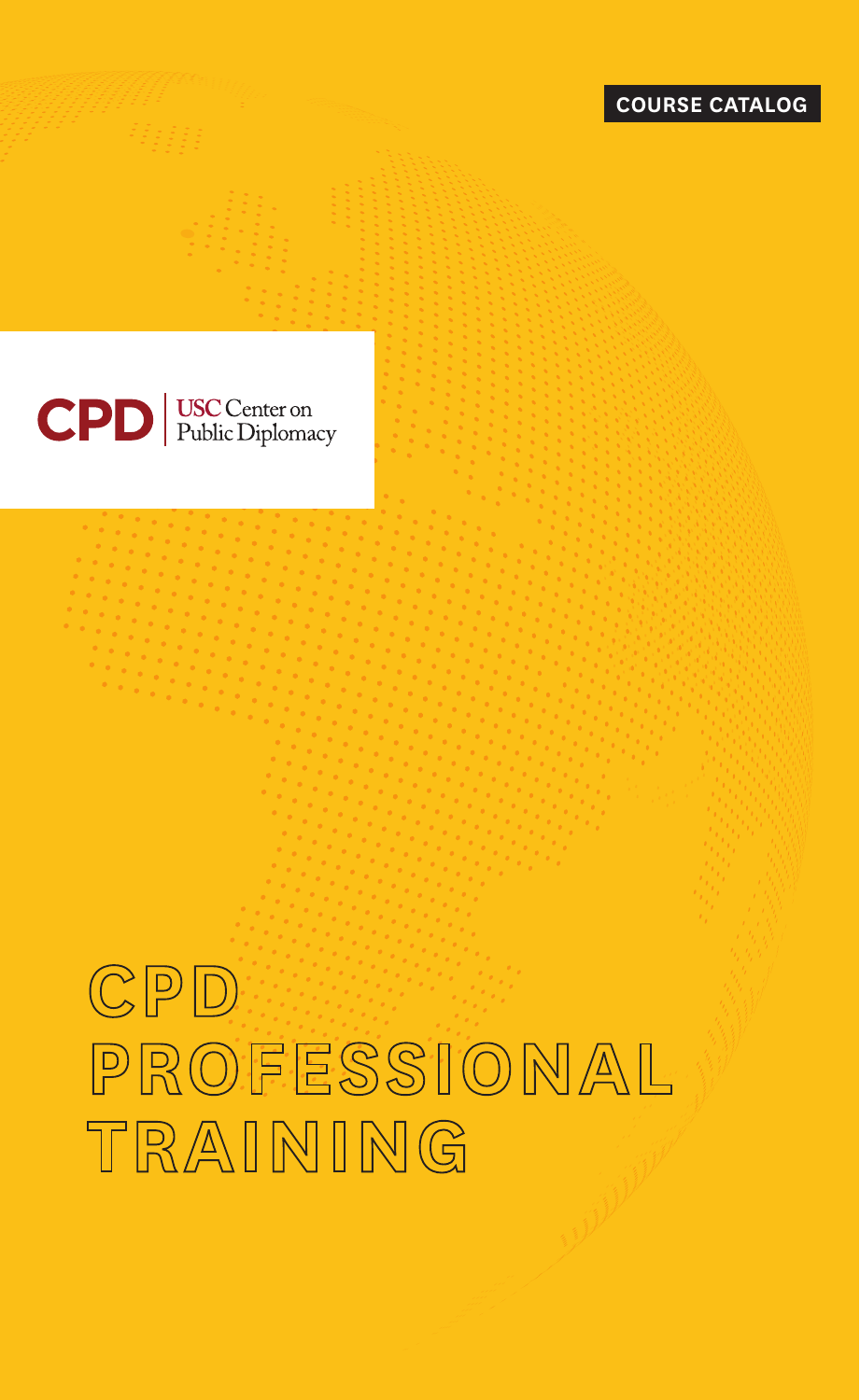

Our multi-disciplinary and solution-driven courses for today's public diplomats and international communication professionals can be packaged into a **customized program to meet an organization's specific needs**. Faculty hail from internationally renowned universities and organizations in public diplomacy, communications, journalism and more.

# FUNDAMENTALS OF PUBLIC DIPLOMACY

### **SOFT POWER & PD**

A critical look at the meaning of "power" and communication in global affairs. Participants will assess the contributions and limitations to PD of concepts such as "hard power," "soft power" and "smart power."

# **UNDERSTANDING STAKEHOLDERS & INFLUENCERS**

How to identify, analyze and define roles and expectations, understand and prioritize needs, and map influence for successful engagement.

#### **INFLUENCE & ADVOCACY**

Exploring how influence is established, including persuasive tactics and the complexities of establishing credibility in the digital era.

#### **INFORMATION STATECRAFT**

A discussion of how to better utilize all diplomatic tools for strategic policy advocacy through case examples.

### **DESIGNING PD STRATEGIES**

An introduction to the overarching framework for PD strategy and program planning, with an emphasis on driving strategic insights from research and data for better planning, and implementing fact-based storytelling.

### **NATIONAL SECURITY COMMUNICATIONS**

An introduction to the various facets of communication related to national security matters, including digital channels and messaging, the interaction between government and the press, and navigating security laws.

#### **COUNTERING DISINFORMATION**

A discussion of the philosophy, history and typology of misinformation, a review of debates defining the field, solutions from multiple stakeholders, and future-focused perspectives on the phenomenon of "fake news."

# **CULTURAL DIPLOMACY: CASES & IMPACT**

Mixing historic and contemporary lenses, this course compares U.S. approaches to other nations. Key concepts include culture, pop culture, exchange and mutuality.

#### **LISTENING IN PD**

Essential to engaging with a target foreign public is first and foremost, listening to them. Discussion includes the value of listening in PD planning and implementation.

#### **MEDIA & PUBLIC OPINION FRAMEWORK**

A critical look at media effects on policymakers and public opinion, including agenda-setting, framing and priming.

#### **NON-STATE ACTORS & PD**

An evaluation of mission, credibility, accountability and cost for NGOs, corporations and private actors who leverage unique strategic options for public diplomacy.

### **NATION/PLACE BRANDING**

An overview of the concept of branding (nation and place) and discussion of its relevance to national image communication and management.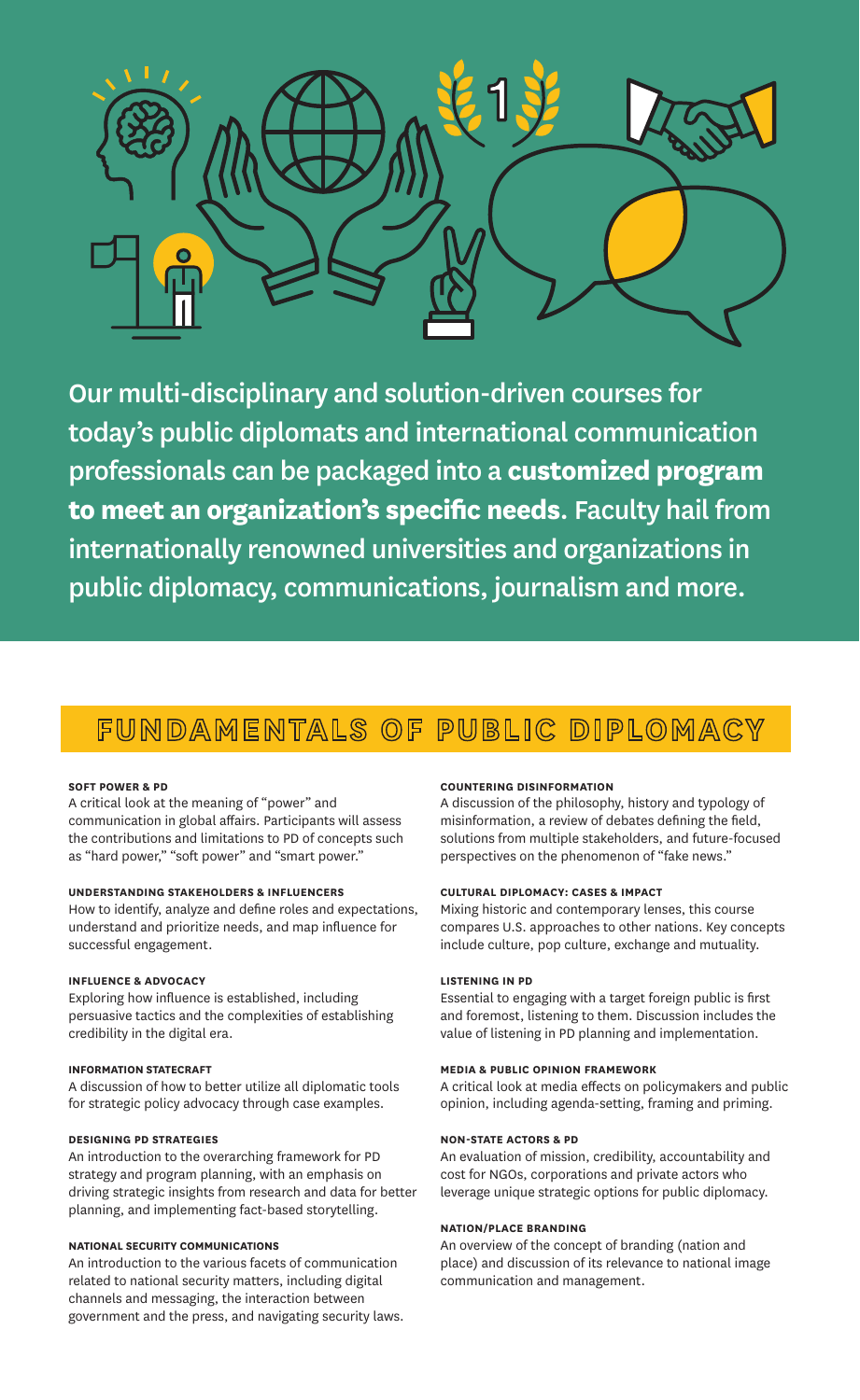# DATA ANALYTICS & EVALUATION

# **DATA-DRIVEN PD: FOUNDATIONS & METHODS**

A review of evaluation approaches, methods, tools and models for the PD practitioner, including common quantitative and qualitative methods that can be integrated into formative and back-end evaluations of PD campaigns.

#### **DIGITAL TOOLS & REAL-TIME ANALYTICS**

A hands-on, collaborative learning experience where participants will analyze world events in real-time using marketing, cloud-based programs and social platforms.

#### **HOW TO USE SECONDARY DATA FOR EVALUATION & IMPACT**

An overview on how to discover and mine secondary data, the most cost-effective way to build a robust evaluation protocol for PD projects and campaigns.

# **DIGITAL INSIGHTS & AI FOR PD CAMPAIGNS**

How can analytics and evaluation increase the effectiveness and reach of your project? Participants will submit real-world campaigns and will use enterprise programs to engage in hands-on, real-time analysis.

#### **NETWORK ANALYSIS**

How do public diplomacy practitioners reach target audiences and maximize influence online? Learn how to build and manage connected networks of target audiences of relevance using social network analysis and visualization techniques. Participants will acquire the necessary skills for profiling their follower base as well as expanding their online network in a manner suitable to policy objectives.

### **INFORMATION ARCHITECTURE BASICS**

A demonstration of how to use modern web technologies to present your content in an engaging way, including cutting-edge interactive and visual tools.

#### **MEASURING THE IMPACT OF CROSS-CULTURAL EXCHANGES**

An examination of a range of cultural exchange programs through evaluation protocol, challenges and opportunities for data and analysis, and how the findings assist in shaping a compelling story for politicians, funders and the public.

# NARRATIVES & STORYTELLING

#### **NARRATING PD**

A review of narratives, structure and cross-cultural communication for the public diplomacy practitioner.

#### **NARRATIVE STRATEGIES OF PD**

A close look at developing effective, strategic narratives in the face of inadequate information, competing institutional priorities and diverse audiences in the global media environment. Participants will examine public diplomacy tools for short-term messaging and the role of audience opinions and beliefs in shaping overall narrative direction.

#### **DIGITAL STORYTELLING**

How to inform and share PD digital content in innovative and exciting ways. From mobile to desktop, participants will learn new tools and practices for digital storytelling.

### **CREATING SOCIAL STORIES: PD STRATEGY THROUGH ENGAGING NARRATIVES**

A storytelling workshop for participants to craft a narrative from start to finish for a specific campaign, and direction on how to share effectively on digital platforms.

### **NARRATIVE BRANDING**

An overview of the fundamental principles of narrative branding, through both traditional and social media channels. Discussion will include differentiation, positioning and social brand engagement. Participants will learn from several examples showing the storytelling of successful brands.

# **AI & BOTS FOR PD**

An introduction to artificial intelligence and its practical application in the context of public diplomacy, including machine learning and natural language processing; how AI is affecting everyday lives; opportunities to leverage the power of AI in public diplomacy; and how bots are used to inform and engage communities. Participants will create an audience-based strategy for a beta chat bot, create content, and prototype a chat bot that may be used in their organization.

# **CREATING VISUAL CONTENT FOR PD**

Video, audio files, GIFs, timelines and infographics are just some of the outputs participants will create on smartphones and tablets as part of a social story.

#### **STORY DESIGN IN ENTERTAINMENT**

What can PD learn from movies, TV and other forms of entertainment? Participants will learn to use popular storytelling formats to convey foreign policy goals, campaign objectives and moving narratives to reach the last three feet.

# **VIRTUAL REALITY & IMMERSIVE STORYTELLING FOR PD**

The transformative experience of virtual reality (VR) and augmented reality (AR) has arrived for PD applications, such as sharing global experiences with foreign audiences. Participants will become familiar with the basics of immersive storytelling through examples and will learn how to harness low-cost tools and techniques to create VR/AR stories for sharing.